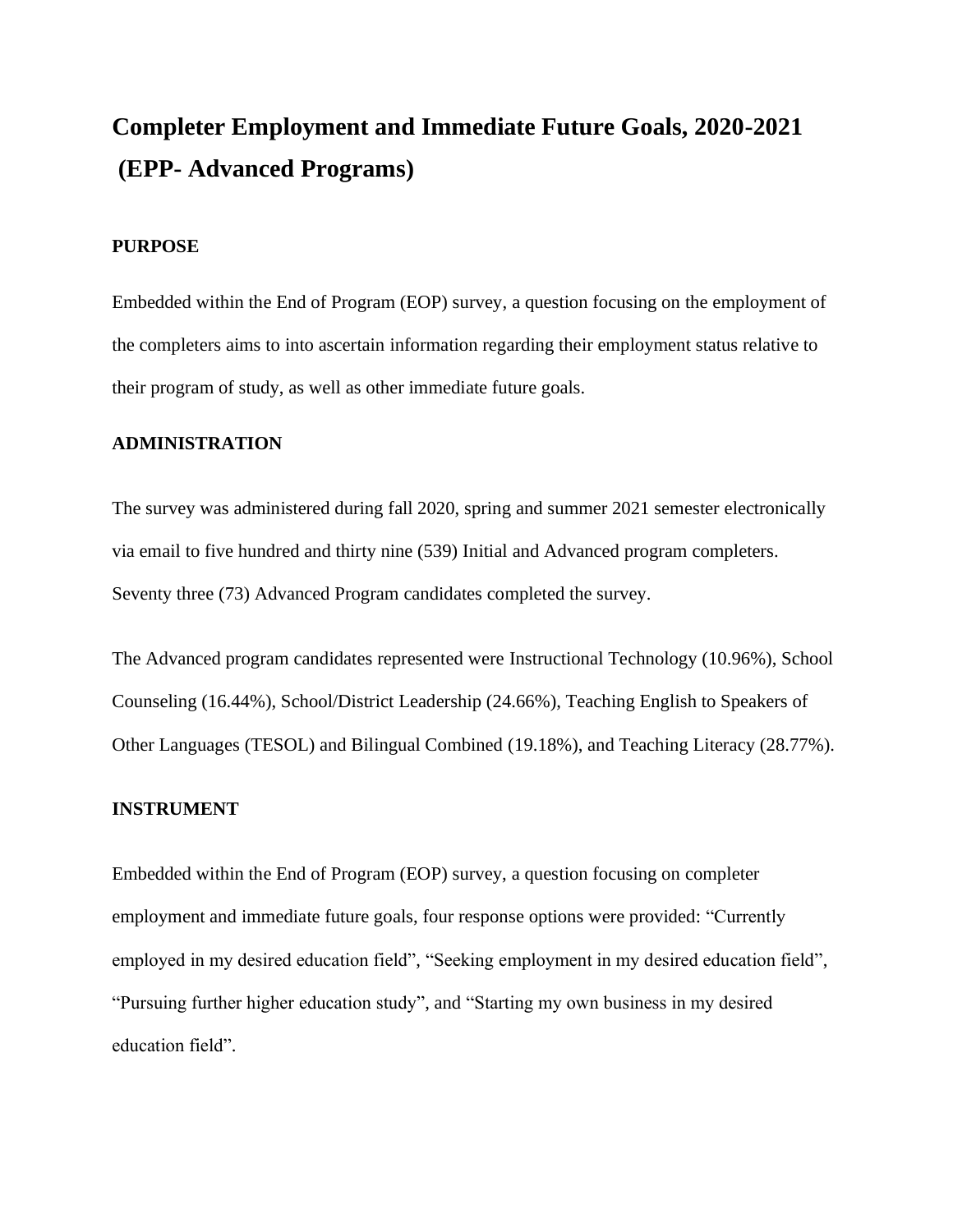#### **VALIDITY AND RELIABILITY**

Content validity of all Candidate Learning Outcomes aligned items was established fall 2019 via the Lawshe Method (See EOP Alumni, and Employer Lawshe EXSUM).

### **ANALYSIS**

The statistical processes applied were percentages and count of the candidates as they responded to the question of employment and immediate future career goals.

**EPP.** The responses for the 73 Advanced Program candidates to "Immediate Future Career Goals Question" were "Currently employed in my desired education field" measured at 63.49%, "Seek employment in my desired education field" measured at 31.75%, "Pursue further higher education study" measured at 4.76%, and "Start my own business in my desired education field" 0.00%.

**Instructional Technology (A).** There were 8 responses for "Currently employed in my desired education field" 50.00% of the candidates chose that option. For "Seeking employment in my desired education field" 33.33% of the candidates chose that option. For "Pursuing further higher education study" 16.67% of the candidates chose that option. For "Starting my own business in my desired education field" 0.00% of the candidates chose that option.

**School/District Leadership (A).** There were 18 responses for "Currently employed in my desired education field" 64.71% of the candidates chose that option. For "Seeking employment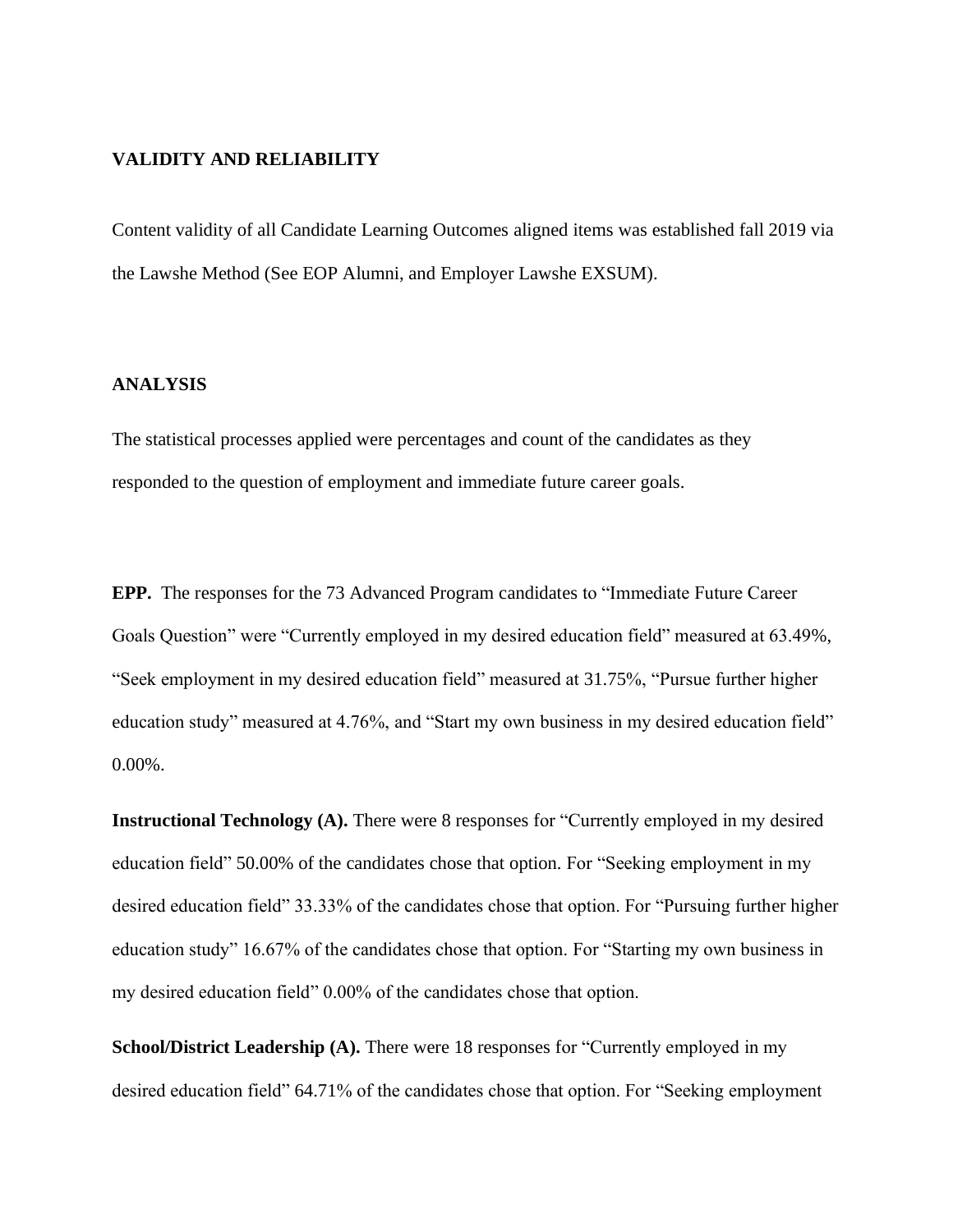in my desired education field" 29.41% of the candidates chose that option. For "Pursuing further higher education study" 5.88% of the candidates chose that option. For "Starting my own business in my desired education field" 0.00% of the candidates chose that option.

#### **Teaching English to Speakers of Other Languages (TESOL)/Bilingual Education (A).** There

were 14 responses for "Currently employed in my desired education field" 81.82% of the candidates chose that option. For "Seeking employment in my desired education field" 18.18% of the candidates chose that option. For "Pursuing further higher education study" 0.0% of the candidates chose that option. For "Starting my own business in my desired education field" 0.00% of the candidates chose that option.

**Teaching Literacy (A).** There were 21 responses for "Currently employed in my desired education field" 84.21% of the candidates chose that option. For "Seeking employment in my desired education field" 10.53% of the candidates chose that option. For "Pursuing further higher education study" 5.26% of the candidates chose that option. For "Starting my own business in my desired education field" 0.00% of the candidates chose that option.

#### **School Counseling (A).**

There were 12 responses for "Currently employed in my desired education field" 18.18% of the candidates chose that option. For "Seeking employment in my desired education field" 81.82% of the candidates chose that option. For "Pursuing further higher education study" 0.00% of the candidates chose that option. For "Starting my own business in my desired education field" 0.00% of the candidates chose that option.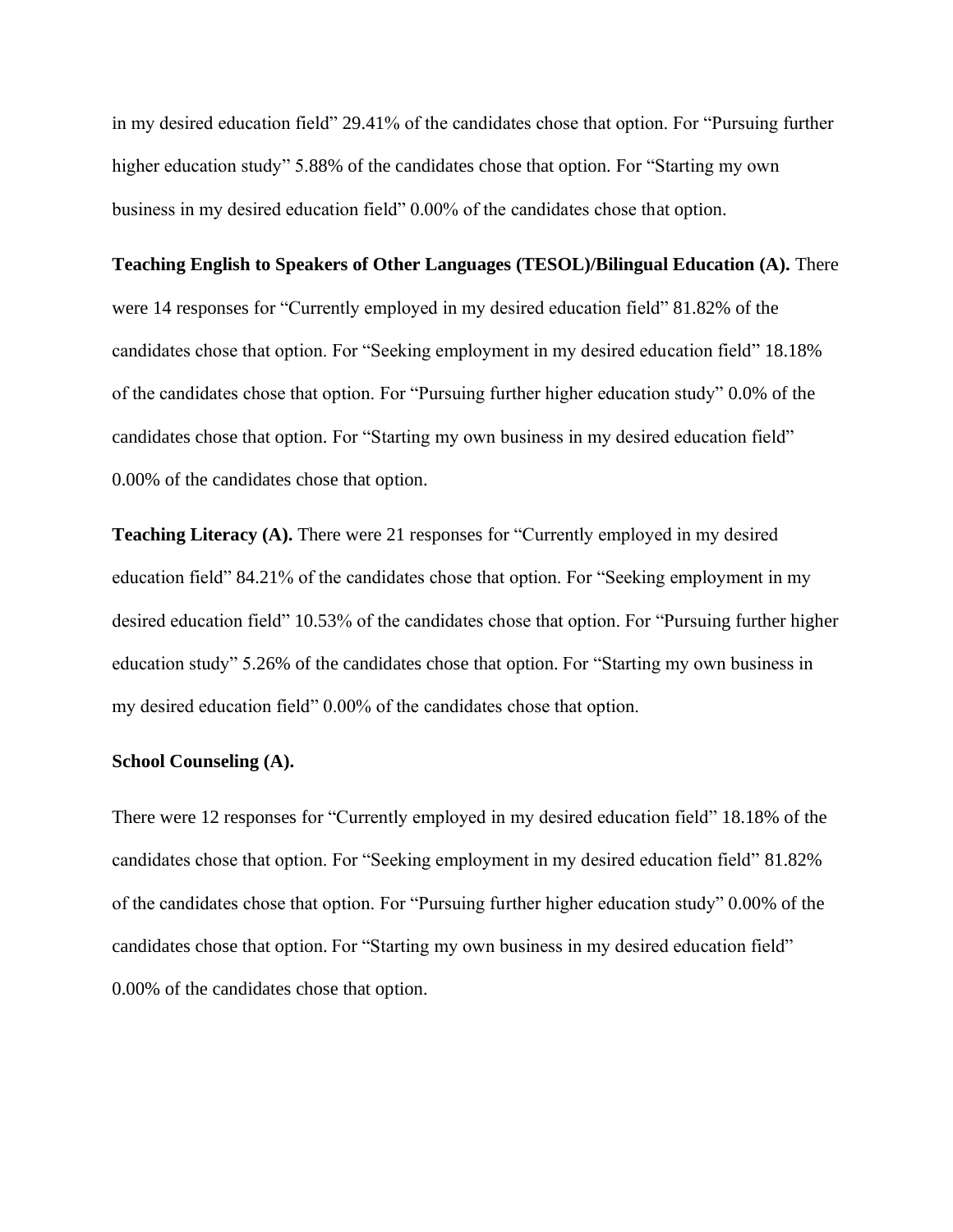# **PROPOSED ACTIONS FOR IMPROVEMENT EPP**.

To improve employment across all programs by 10%, the EPP will host a series of professional development workshops focusing on the job search and will continue to make job posting available to candidates and completers.

## **EPP INITIAL AND ADVANCED PROGRAM TOTAL TABLE**

| <b>Current and Immediate Future Career Goals</b>    | EPP INITIAL AND ADVANCED<br><b>PROGRAM TOTAL</b><br>$N = 539$ |
|-----------------------------------------------------|---------------------------------------------------------------|
| Currently employed in my desired education field    | 46.60%                                                        |
| Seek employment in my desired education field       | 47.02%                                                        |
| Pursue further higher education study               | 4.47%                                                         |
| Start my own business in my desired education field | 1.91%                                                         |